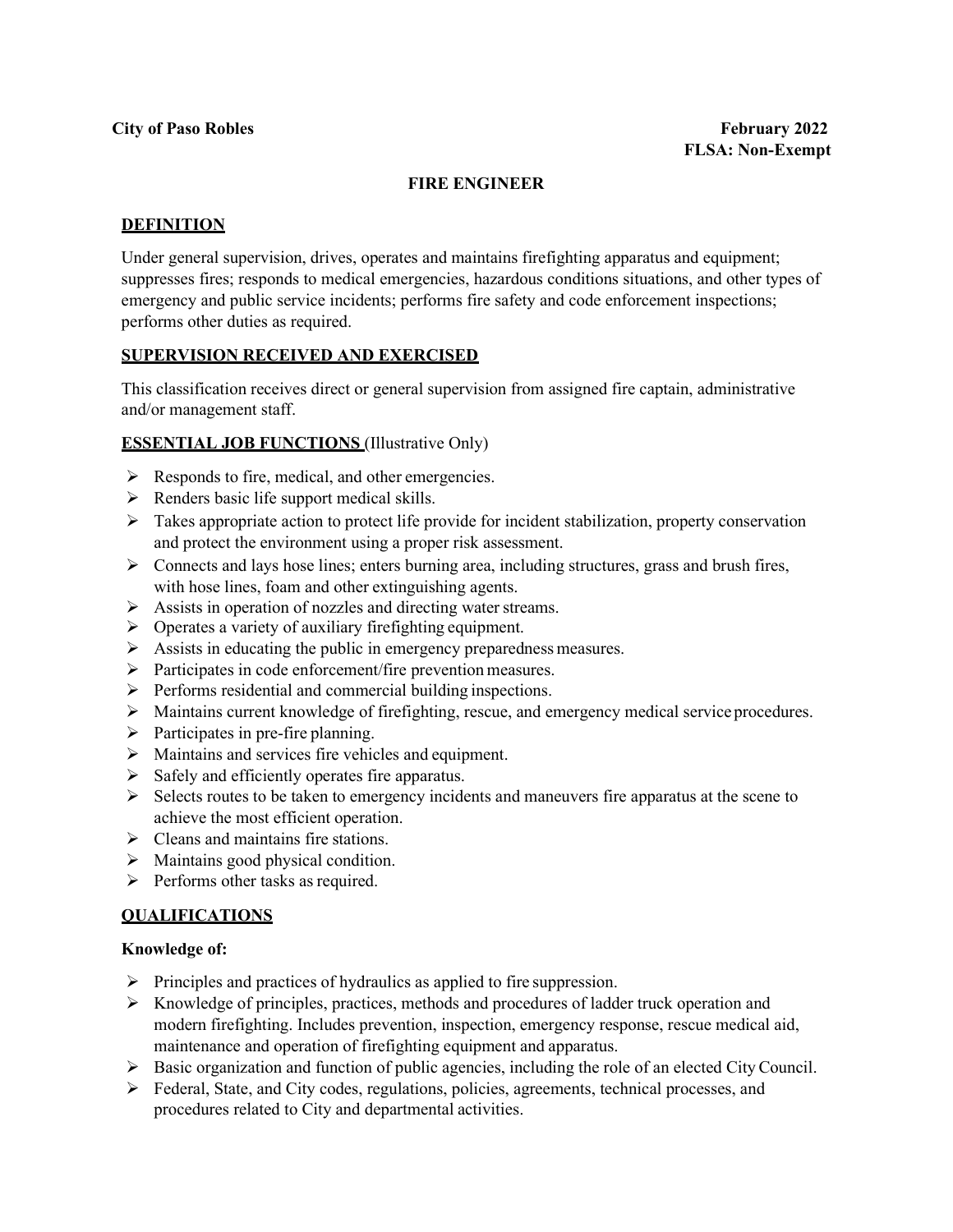Fire Engineer Page 2

- $\triangleright$  City geography, including street names and numbers, and the location of fire hydrants.
- $\triangleright$  The operation and maintenance of heavy-duty aerial ladders and trucks.
- $\triangleright$  Applicable laws, rules and regulations, including those governing the operation of emergency vehicles.
- $\triangleright$  Standard office administrative practices and procedures, including the use of standard office equipment.
- $\triangleright$  Business letter writing, techniques for preparing informational materials and the standard format for reports, correspondence, and other written materials.
- $\triangleright$  English usage, spelling, grammar, and punctuation.
- $\triangleright$  Computer applications related to the work, including word processing, database, and spreadsheet applications.
- $\triangleright$  Records management principles and practices.
- $\triangleright$  Principles and practices of management and supervision.
- $\triangleright$  Occupational safety and health rules and regulations.
- $\triangleright$  Techniques for providing a high level of customer service to the public, representatives of other agencies, and City staff, in person and over the telephone.

# **Skill in:**

- $\triangleright$  Operating and maintaining firefighting equipment and apparatus.
- $\triangleright$  Rendering emergency medical care at the Emergency Medical Technician 1 level.
- $\triangleright$  Maintaining sound judgment, remaining calm, and making decisions in emergency situations.
- $\triangleright$  Compiling information from varied sources and preparing accurate records and reports.
- $\triangleright$  Composing correspondence, informational materials and reports independently or from brief instructions.
- $\triangleright$  Making accurate arithmetic and statistical calculations.
- Using English effectively to communicate in person, over the telephone and inwriting.
- $\triangleright$  Using initiative and independent judgment within established policy and procedural guidelines.
- $\triangleright$  Organizing own work, initiating processes, coordinating projects, setting priorities, meeting critical deadlines, and following up on assignments with a minimum of direction.
- > Taking a proactive approach to customer service issues.
- $\triangleright$  Data entry into standard computer formats and producing correspondence and reports with speed and accuracy sufficient to perform assigned work.
- $\triangleright$  Establishing and maintaining effective working relationships with those contacted in the course of the work.

# **Education and Experience:**

High school graduation or equivalent.

Minimum 18 months of broad and increasingly responsible experience as a paid, full-time firefighter.

Successful completion of the Paso Robles Fire and Emergency Services Engineer Task Book or one year paid, full-time prior experience in the rank of Fire Engineer or Acting Engineer.

# **Licenses and Certifications:**

- $\triangleright$  State Firefighter I Certificate
- Valid California or National Registry Emergency Medical Technician ICertificate
- $\triangleright$  At a minimum, possess a valid California Class C Driver's License with Firefighter Endorsement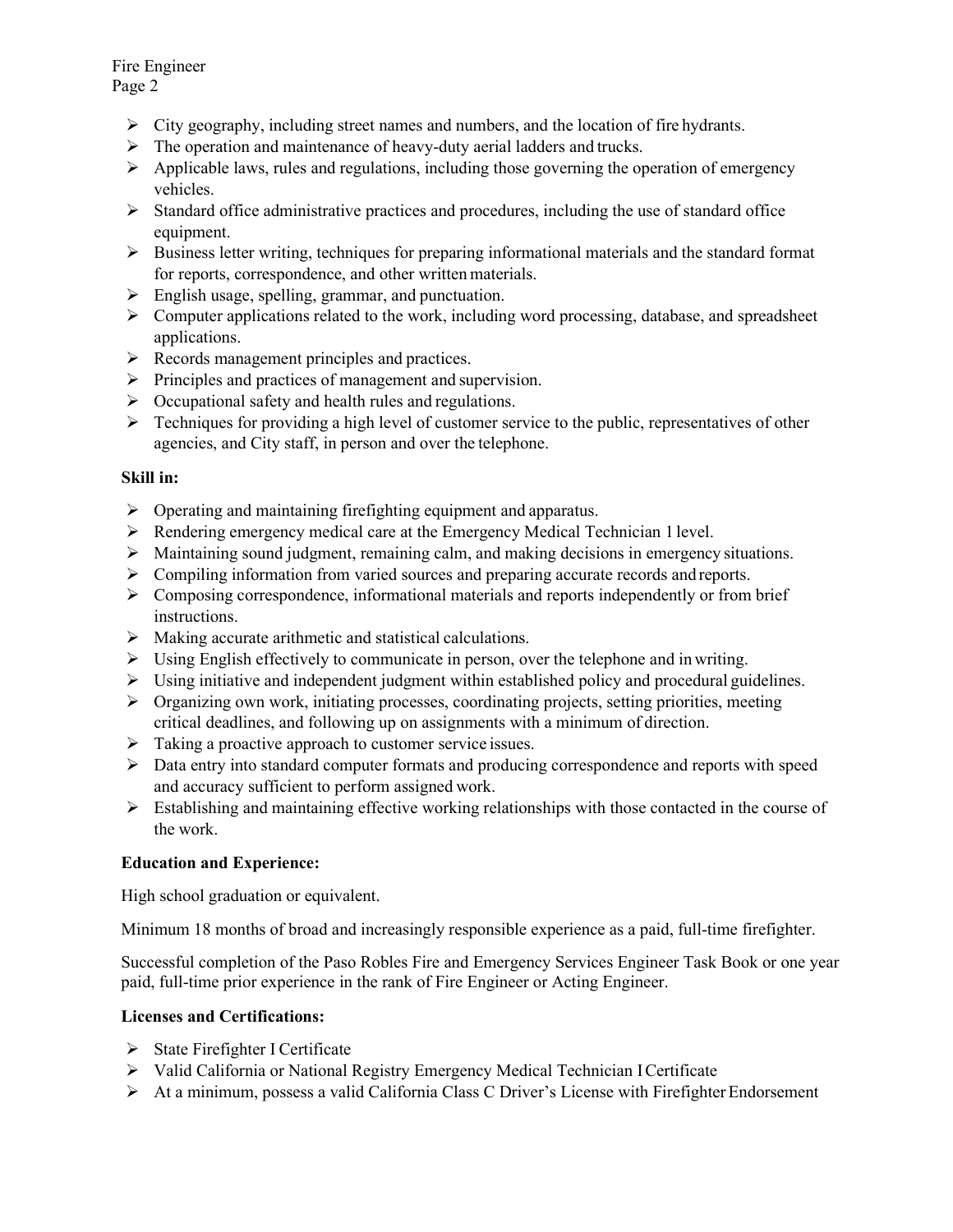$\triangleright$  State Driver/Operator 1A and 1B Certificates or State Fire Training course equivalency

Within 90 days of appointment must attain:

 $\triangleright$  San Luis Obispo County Emergency Medical Services Agency requirements for expanded Emergency Medical Technician skills.

## **Working Conditions:**

Incumbents in this classification work 24-hour shift assignments, including weekends and holidays, and may be required to work overtime with little or no notice. Due to the varied and unpredictable nature of the work, incumbents may also be required to work under the following conditions:

During a shift, Fire Engineers are subject to unpredictable interruptions of sleep periods during which they must function effectively, including directing the work of others in emergency situations. While performing many emergency-related duties, a Fire Engineer is required to lift, carry and/or drag objects such as a hose line or smoke ejector weighing up to 80 pounds, wear special protective clothing weighing up to 100 pounds, and wear a self-contained breathing apparatus weighing up to 80 pounds for short or long distances and often in combination. While performing emergency aid, a Fire Engineer may lift and carry victims weighing up to 160 pounds, which requires use of the stomach and lower back muscles to support the body. Incumbents are exposed to a variety of weather conditions and are required to tolerate very hot and very cold temperatures. When responding to emergencies, incumbents also are exposed to other elements, including smoke, heat, flames, hazardous chemicals, and blood and other bodily fluids. In these situations, they must be able to ensure personal compliance with safety standards; stand, sit or walk for extended periods of time, unable to rest at will; use explosive strength, as in sprinting or jumping; walk over rough, uneven or rocky surfaces; use arms above shoulder level; bend or stoop repeatedly or continually over time; and use common hand tools, such as hammers, saws, and screw drivers.

Incumbents are required to have the ability to hear a variety of warning devices, and alarms, gas leaks, and/or calls for help. Some rescue duties require the operation of mechanical rescue equipment and the monitoring of proper safety techniques in the use of such equipment. The tools used by a Fire Engineer require precise arm-hand positioning and movements, such as when operating a chain saw or using emergency medical rescue equipment. The operation of firefighting equipment often requires the coordinated movement of more than one limb simultaneously. Emergency situations may require incumbents to work in small, cramped, crawl spaces, areas where vision is limited, and/or at heights, including on roof tops and/or ladders. A Fire Engineer must be able to distinguish among colors, including colors of smoke and flame, color coded equipment, hazardous materials identification placards, and wires, in order to identify or respond to potentially dangerous situations.

In daily activities at a station assignment, incumbents operate office equipment requiring repetitive arm/hand movements, as when they enter data into a terminal, personal computer or keyboard device. In order to keep abreast of developments in their field, incumbents must be able to learn in a classroom setting, and through observation and oral instruction in an on-the-job training setting.

Incumbents may be assigned to the Hazardous Materials Response Team, and when so assigned, are required to wear a totally encapsulated suit for up to one hour, collect samples and secure leaks of unknown substances, work with heavy tools, and perform chemical tests to identify unknown substances.